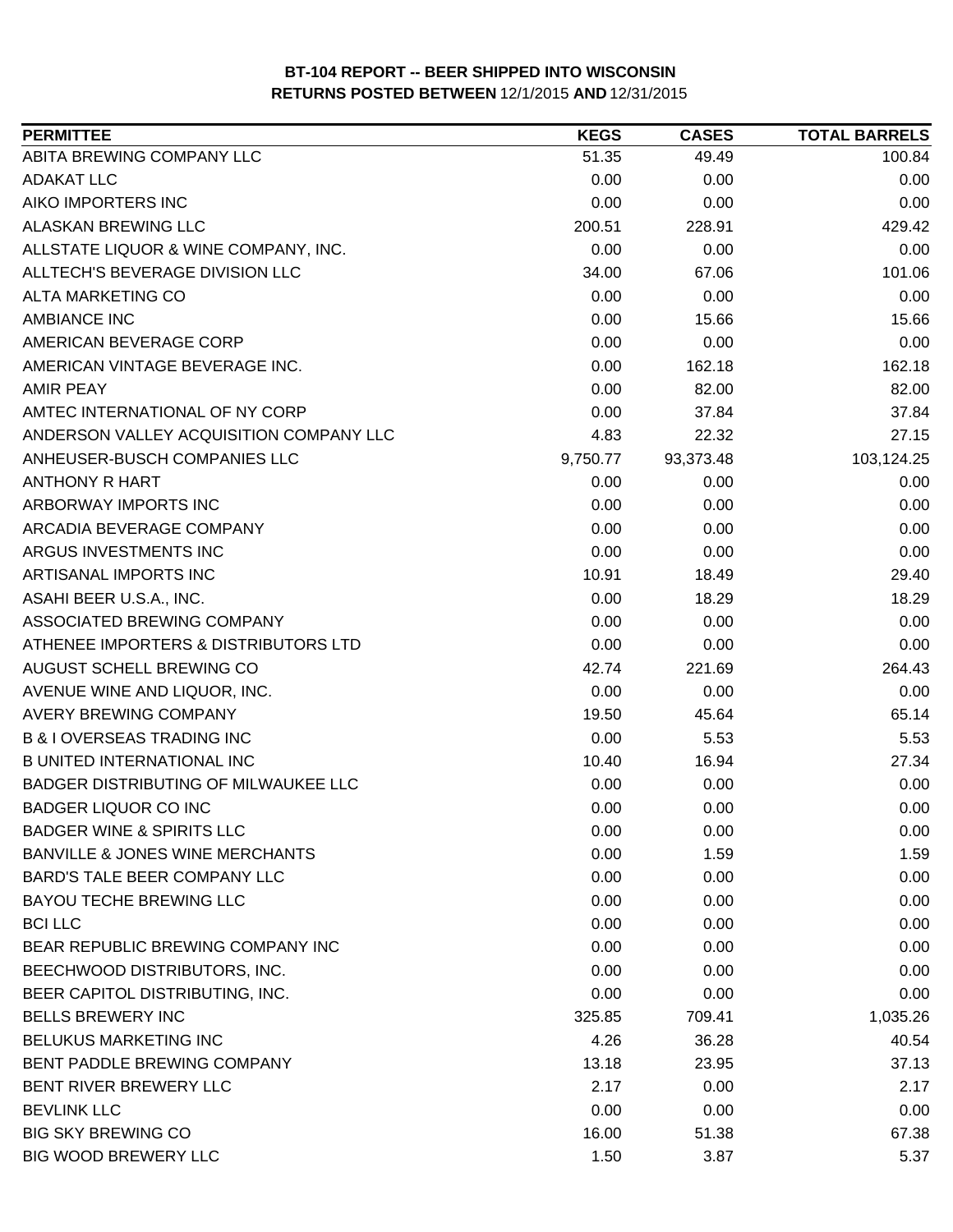| <b>PERMITTEE</b>                        | <b>KEGS</b> | <b>CASES</b> | <b>TOTAL BARRELS</b> |
|-----------------------------------------|-------------|--------------|----------------------|
| BILL'S DISTRIBUTING, LTD.               | 0.00        | 0.00         | 0.00                 |
| <b>BINDING BRAUEREI USA INC</b>         | 71.59       | 40.66        | 112.25               |
| <b>BLACK LIST BEER LLC</b>              | 0.12        | 0.47         | 0.59                 |
| <b>BOSTON BEER CORPORATION</b>          | 724.32      | 2,466.96     | 3,191.28             |
| <b>BOULDER BEER INC</b>                 | 17.83       | 36.43        | 54.26                |
| BRAU BROTHERS BREWING COMPANY, LLC      | 0.00        | 15.24        | 15.24                |
| BRECKENRIDGE BREWERY LLC                | 1.17        | 2.61         | 3.78                 |
| <b>BRIAN EWING</b>                      | 23.56       | 43.05        | 66.61                |
| BROWN-FORMAN CORPORATION                | 0.00        | 78.64        | 78.64                |
| <b>BURNING BROTHERS BREWING LLC</b>     | 2.67        | 0.00         | 2.67                 |
| C.J.W., INC.                            | 0.00        | 0.00         | 0.00                 |
| CANAL STREET BREWING CO LLC             | 127.00      | 506.94       | 633.94               |
| CAPITOL-HUSTING COMPANY, INC.           | 0.00        | 0.00         | 0.00                 |
| CARRIAGE HOUSE IMPORTS, LTD.            | 0.00        | 211.14       | 211.14               |
| CASTLE DANGER BREWING CO LLC            | 0.00        | 5.86         | 5.86                 |
| CENTRAL BEER DISTRIBUTORS, INC.         | 0.00        | 0.00         | 0.00                 |
| CENTRAL BEER IMPORT & EXPORT INC        | 0.00        | 0.00         | 0.00                 |
| CHAS A BERNICK INC                      | 0.92        | 3.63         | 4.55                 |
| <b>CISCO BREWERS INC</b>                | 0.00        | 0.00         | 0.00                 |
| <b>CLASSIC BREWING COMPANY</b>          | 0.00        | 100.64       | 100.64               |
| COLD SPRING BREWING COMPANY             | 0.00        | 0.00         | 0.00                 |
| COLLEAGUES OF BEER INC                  | 0.00        | 0.00         | 0.00                 |
| <b>COMEBACK BREWING INC</b>             | 3.00        | 17.42        | 20.42                |
| CORONADO BREWING COMPANY INC            | 0.00        | 0.00         | 0.00                 |
| <b>CROWN IMPORTS LLC</b>                | 0.00        | 10,598.63    | 10,598.63            |
| D&V INTERNATIONAL INC                   | 30.19       | 22.48        | 52.67                |
| <b>DAILY CELLARS LLC</b>                | 0.00        | 288.00       | 288.00               |
| DEAN DISTRIBUTING, INC.                 | 0.00        | 0.00         | 0.00                 |
| DEAN DISTRIBUTING, INC.                 | 0.00        | 0.00         | 0.00                 |
| DESCHUTES BREWERY INC                   | 71.13       | 296.88       | 368.01               |
| <b>DESTIHL HOLDINGS LLC</b>             | 5.00        | 39.92        | 44.92                |
| DETROIT RIVERTOWN BREWING LLC           | 8.39        | 20.90        | 29.29                |
| DIAGEO - GUINNESS USA INC.              | 752.07      | 2,331.21     | 3,083.28             |
| DISCOUNT LIQUOR, INC.                   | 0.00        | 0.00         | 0.00                 |
| DOANE DISTRIBUTING, INC.                | 0.00        | 0.00         | 0.00                 |
| DOGFISH HEAD CRAFT BREWERY LLC          | 172.92      | 126.97       | 299.89               |
| DOLCE BEVERAGE GROUP LLC                | 0.00        | 0.00         | 0.00                 |
| <b>DOYNA LTD</b>                        | 0.00        | 0.00         | 0.00                 |
| DUVEL MOORTGAT USA LTD                  | 67.09       | 13.37        | 80.46                |
| E & J GALLO WINERY                      | 0.00        | 58.87        | 58.87                |
| EASTERN LIQUORS USA INC                 | 0.00        | 0.00         | 0.00                 |
| EINSTOK BEER COMPANY LP                 | 0.00        | 0.00         | 0.00                 |
| EL DORADO BEVERAGE CO                   | 0.00        | 0.00         | 0.00                 |
| <b>EUROBREW INC</b>                     | 0.00        | 0.00         | 0.00                 |
| <b>FABIANO BROTHERS - WISCONSIN LLC</b> | 0.00        | 0.00         | 0.00                 |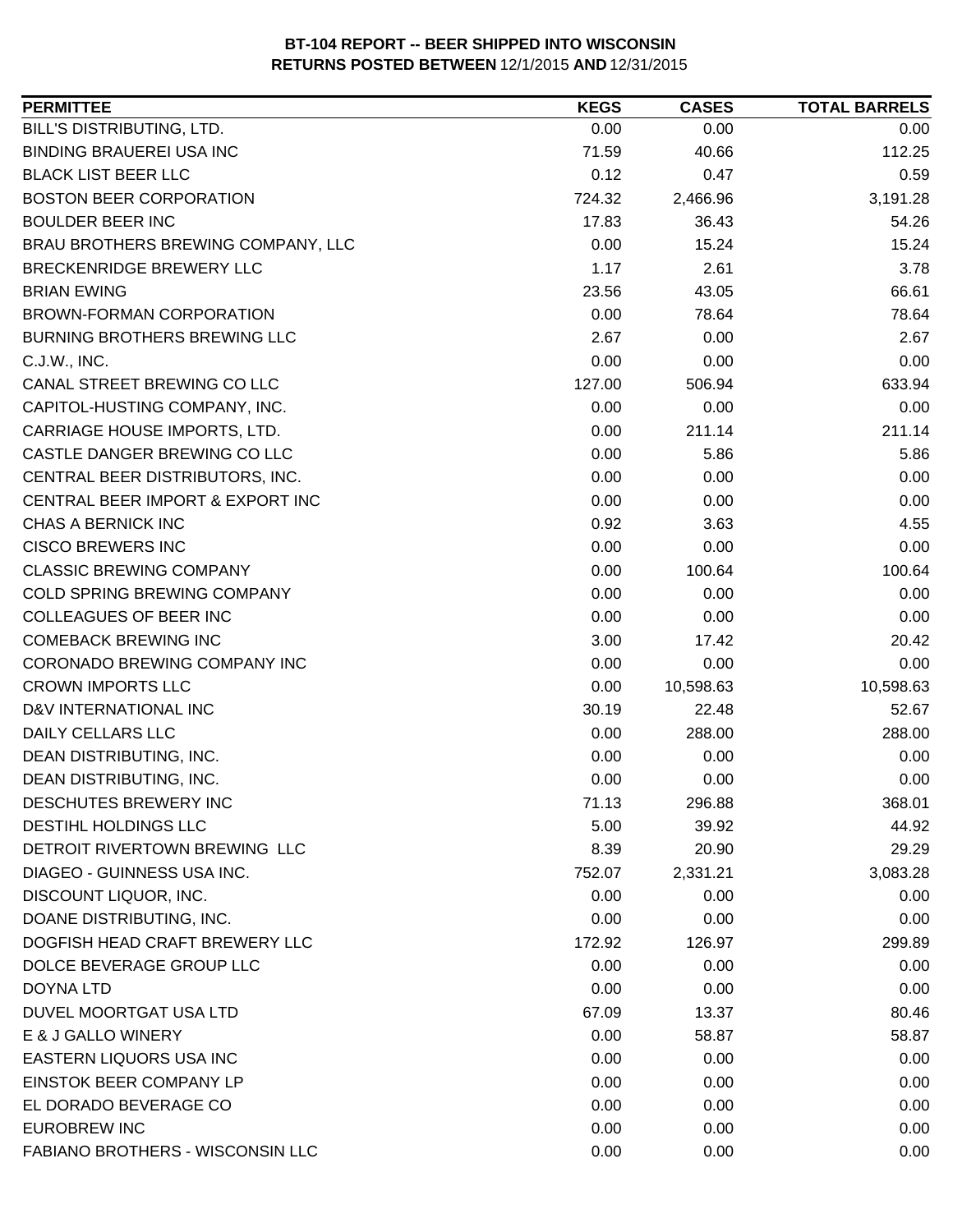| <b>PERMITTEE</b>                             | <b>KEGS</b> | <b>CASES</b> | <b>TOTAL BARRELS</b> |
|----------------------------------------------|-------------|--------------|----------------------|
| FINCH'S BEER COMPANY LLC                     | 0.00        | 0.00         | 0.00                 |
| FIRESTONE WALKER LLC                         | 0.00        | 0.00         | 0.00                 |
| FLANIGAN DISTRIBUTING OF DOOR COUNTY, INC.   | 0.00        | 0.00         | 0.00                 |
| <b>FLAT EARTH HOLDINGS LLC</b>               | 0.00        | 0.00         | 0.00                 |
| FLYING DOG BREWERY LLLP                      | 0.00        | 0.00         | 0.00                 |
| FOUR SEASONS BEER DISTRIBUTORS INC           | 0.00        | 0.00         | 0.00                 |
| FRANK BEER DISTRIBUTORS, INC.                | 0.00        | 0.00         | 0.00                 |
| FRANK BEER SOUTH LLC                         | 0.00        | 0.00         | 0.00                 |
| FRANK LIQUOR COMPANY, INC.                   | 0.00        | 0.00         | 0.00                 |
| FRANK LIQUORS OF LA CROSSE, INC.             | 0.00        | 0.00         | 0.00                 |
| FRANKENMUTH BREWING COMPANY                  | 0.00        | 0.00         | 0.00                 |
| FRED R KARM JR                               | 0.00        | 0.00         | 0.00                 |
| <b>G K SKAGGS INC</b>                        | 0.00        | 63.67        | 63.67                |
| <b>GALENA BREWING COMPANY INC</b>            | 0.00        | 0.00         | 0.00                 |
| <b>GARY'S CORPORATION OF OAK CREEK</b>       | 0.00        | 0.00         | 0.00                 |
| <b>GB SALES MILWAUKEE, INC.</b>              | 0.00        | 0.00         | 0.00                 |
| <b>GELOSO BEVERAGE GROUP LLC</b>             | 0.00        | 0.00         | 0.00                 |
| GENERAL BEER DISTRIBUTORS CO.                | 0.00        | 0.00         | 0.00                 |
| <b>GENERAL BEER-NORTHEAST INC</b>            | 0.00        | 0.00         | 0.00                 |
| GENERAL BEER-NORTHEAST INC                   | 0.00        | 0.00         | 0.00                 |
| GENERAL BEER-NORTHWEST, INC.                 | 0.00        | 0.00         | 0.00                 |
| GENERAL BEER-NORTHWEST, INC.                 | 0.00        | 0.00         | 0.00                 |
| GENERAL BEVERAGE SALES CO- OSHKOSH           | 0.00        | 0.00         | 0.00                 |
| GENERAL BEVERAGE SALES CO.                   | 0.00        | 0.00         | 0.00                 |
| <b>GENERAL BEVERAGE SALES CO.- MILWAUKEE</b> | 0.00        | 0.00         | 0.00                 |
| <b>GFBC INC</b>                              | 24.00       | 72.05        | 96.05                |
| <b>GLOBAL VILLAGE IMPORTS LLC</b>            | 0.00        | 0.00         | 0.00                 |
| <b>GREGORY S HARDMAN</b>                     | 0.00        | 9.03         | 9.03                 |
| <b>GTBC LLC</b>                              | 0.00        | 0.00         | 0.00                 |
| H C FOODS CO LTD                             | 0.00        | 0.00         | 0.00                 |
| HAILSTORM BREWING CO LLC                     | 0.00        | 0.00         | 0.00                 |
| <b>HALES ALES LTD</b>                        | 0.00        | 8.49         | 8.49                 |
| HARVEST MOON BREWING LLP                     | 0.00        | 6.68         | 6.68                 |
| HEINEKEN USA INCORPORATED                    | 186.10      | 3,436.70     | 3,622.80             |
| HENDRICKS BEVERAGE, INC.                     | 0.00        | 0.00         | 0.00                 |
| HOME BREW MART INC                           | 0.00        | 0.00         | 0.00                 |
| <b>ILLUMINATED BREW WORKS LLC</b>            | 0.00        | 0.00         | 0.00                 |
| <b>ILLYRIAN IMPORT INC</b>                   | 0.00        | 0.00         | 0.00                 |
| INDEED BREWING COMPANY LLC                   | 0.00        | 0.51         | 0.51                 |
| <b>INDIAN PEAKS BREWING COMPANY</b>          | 59.17       | 147.96       | 207.13               |
| INDIAN RIVER BEVERAGE CORPORATION            | 0.00        | 0.00         | 0.00                 |
| INDIAN WELLS BREWING CO LLC                  | 0.00        | 0.00         | 0.00                 |
| IRL, INCORPORATED                            | 0.00        | 0.00         | 0.00                 |
| <b>JASON MARKKULA</b>                        | 0.00        | 0.00         | 0.00                 |
| <b>JAW PROPERTIES LLC</b>                    | 0.00        | 0.00         | 0.00                 |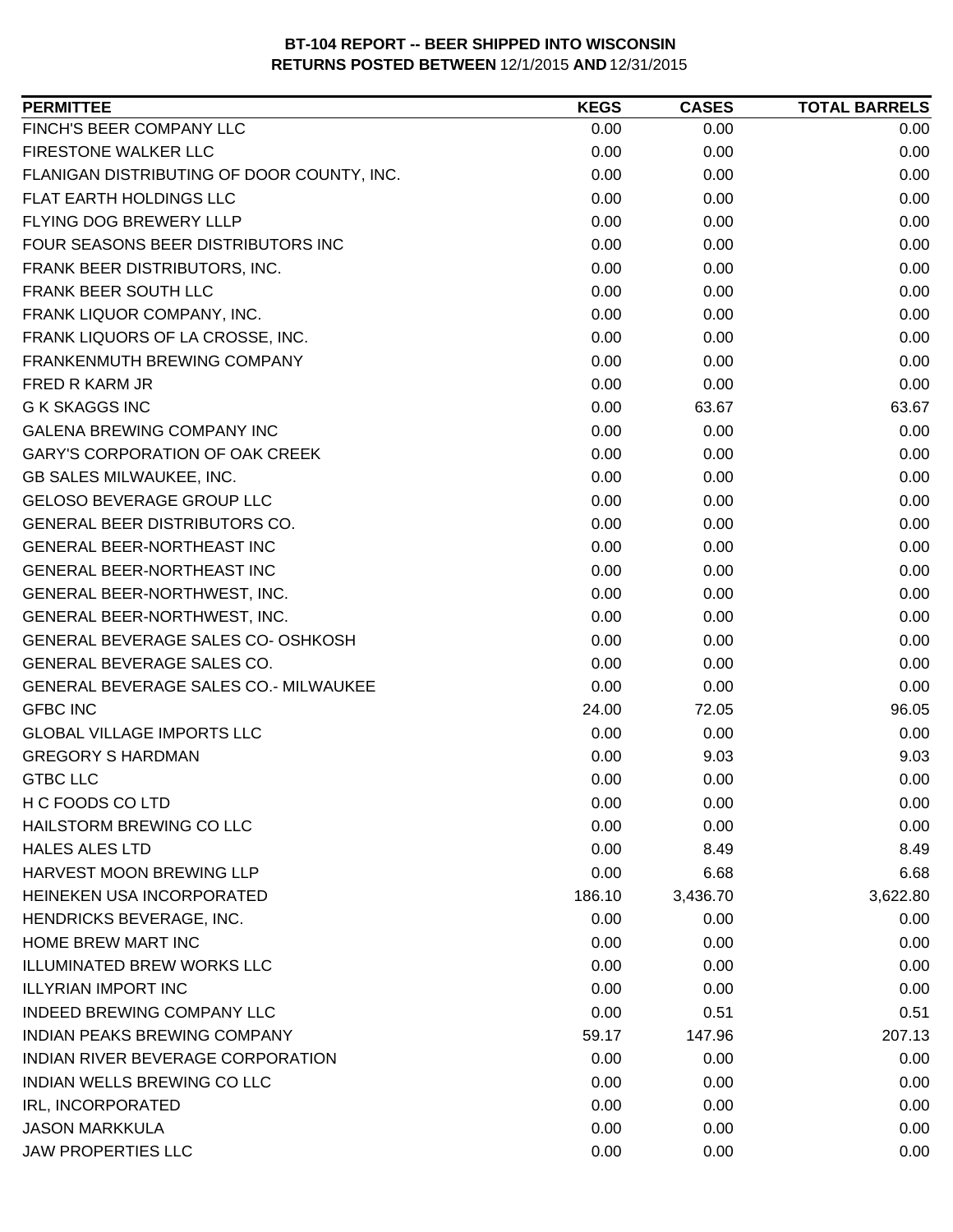| <b>JDZ INC</b><br>3.33<br>7.45<br>10.78<br><b>JOHN J COLLETTI</b><br>0.00<br>0.00<br>0.00<br>JOHNSON BROTHERS OF WISCONSIN INC<br>0.00<br>0.00<br>0.00<br>0.00<br>0.00<br>0.00<br>JOHNSON DISTRIBUTING, INC.<br>0.00<br>0.00<br>JOM WINE & SPIRITS INC<br>0.00<br>JOSEPH JAMES BREWING CO INC<br>0.00<br>0.00<br>0.00<br><b>KAREN HOLTON</b><br>0.00<br>0.00<br>0.00<br>KAY BEER DISTRIBUTING, INC.<br>0.00<br>0.00<br>0.00<br>KEWEENAW BREWING CO LLC<br>9.95<br>45.20<br>35.25<br>KOJIMA & INTERNATIONAL ASSOCIATES INC<br>0.00<br>0.00<br>0.00<br>KYSELA PERE ET FILS LTD<br>0.00<br>0.00<br>0.00<br>LA CROSSE BEVERAGE LLC<br>0.00<br>0.00<br>0.00<br>LABATT USA OPERATING CO LLC<br>8.00<br>1,156.53<br>1,164.53<br><b>LAGUNITAS BREWING CO</b><br>640.50<br>150.00<br>490.50<br>LAKE SUPERIOR BREWING CO LLC<br>5.33<br>2.03<br>7.36<br>LARRY'S DISTRIBUTING CO., INC.<br>0.00<br>0.00<br>0.00<br>LEAMON MERCANTILE CO. CORP<br>0.00<br>0.00<br>0.00<br>LEE BEVERAGE OF WISCONSIN LLC<br>0.00<br>0.00<br>0.00<br>LEE BEVERAGE OF WISCONSIN LLC<br>0.00<br>0.00<br>0.00<br>LEFT COAST BREWING CO<br>56.00<br>62.31<br>6.31<br>LENA BEVERAGE COMPANY<br>0.50<br>2.55<br>2.05<br>LIFT BRIDGE BREWING TECHNOLOGIES LLC<br>0.33<br>16.93<br>17.26<br>LOUIS GLUNZ BEER INC<br>9.53<br>38.38<br>47.91<br><b>LUCID BREWING LLC</b><br>0.00<br>0.00<br>0.00<br>MAD RIVER BREWING COMPANY INC<br>0.00<br>0.00<br>0.00<br><b>MANKATO BREWERY LLC</b><br>0.00<br>0.00<br>0.00<br>MANNEKEN-BRUSSEL IMPORTS INC<br>20.09<br>3.35<br>16.74<br><b>MARK ANTHONY BRANDS INC</b><br>182.54<br>182.54<br>0.00<br>MASSACHUSETTS BEVERAGE ALLIANCE LLC<br>0.00<br>0.00<br>0.00<br>MATT BREWING CO INC<br>0.00<br>0.00<br>0.00<br>MERCHANT DU VIN CORPORATION<br>15.37<br>102.45<br>87.08<br><b>METROPOLITAN BREWING LLC</b><br>11.25<br>9.50<br>1.75<br>0.00<br><b>MHW LTD</b><br>11.17<br>11.17<br>MICHAEL G ANSAY<br>22.48<br>42.27<br>64.75<br>MICHAUD DISTRIBUTING INC<br>0.00<br>0.00<br>0.00<br>MID-WISCONSIN BEVERAGE, INC.<br>0.00<br>0.00<br>0.00<br>0.00<br>MILLER BEER OF THE NORTHWOODS, INC.<br>0.00<br>0.00<br><b>MILLERCOORS LLC</b><br>679.35<br>5,506.18<br>6,185.53<br>MILLERCOORS LLC<br>802.94<br>20,824.31<br>21,627.25<br>MILLSTREAM INVESTMENTS INC<br>0.00<br>7.26<br>7.26<br>MOR-DALL ENTERPRISES INC.<br>12.50<br>27.90<br>40.40<br>MOTHER LODE BREWING LLC<br>0.00<br>0.00<br>0.00<br>MOUNTAINEER HOLDINGS LLC<br>0.00<br>0.00<br>0.00<br>MOYLANS BREWING CO LTD<br>0.00<br>0.00<br>0.00 | <b>PERMITTEE</b>            | <b>KEGS</b> | <b>CASES</b> | <b>TOTAL BARRELS</b> |
|-----------------------------------------------------------------------------------------------------------------------------------------------------------------------------------------------------------------------------------------------------------------------------------------------------------------------------------------------------------------------------------------------------------------------------------------------------------------------------------------------------------------------------------------------------------------------------------------------------------------------------------------------------------------------------------------------------------------------------------------------------------------------------------------------------------------------------------------------------------------------------------------------------------------------------------------------------------------------------------------------------------------------------------------------------------------------------------------------------------------------------------------------------------------------------------------------------------------------------------------------------------------------------------------------------------------------------------------------------------------------------------------------------------------------------------------------------------------------------------------------------------------------------------------------------------------------------------------------------------------------------------------------------------------------------------------------------------------------------------------------------------------------------------------------------------------------------------------------------------------------------------------------------------------------------------------------------------------------------------------------------------------------------------------------------------------------------------------------------------------------------------------------------------------------------------------------------------------------------------------------------------------------------------------------------------------------------------------------------------------------------------------------------------------------------------------------------------------------------------------------------|-----------------------------|-------------|--------------|----------------------|
|                                                                                                                                                                                                                                                                                                                                                                                                                                                                                                                                                                                                                                                                                                                                                                                                                                                                                                                                                                                                                                                                                                                                                                                                                                                                                                                                                                                                                                                                                                                                                                                                                                                                                                                                                                                                                                                                                                                                                                                                                                                                                                                                                                                                                                                                                                                                                                                                                                                                                                     |                             |             |              |                      |
|                                                                                                                                                                                                                                                                                                                                                                                                                                                                                                                                                                                                                                                                                                                                                                                                                                                                                                                                                                                                                                                                                                                                                                                                                                                                                                                                                                                                                                                                                                                                                                                                                                                                                                                                                                                                                                                                                                                                                                                                                                                                                                                                                                                                                                                                                                                                                                                                                                                                                                     |                             |             |              |                      |
|                                                                                                                                                                                                                                                                                                                                                                                                                                                                                                                                                                                                                                                                                                                                                                                                                                                                                                                                                                                                                                                                                                                                                                                                                                                                                                                                                                                                                                                                                                                                                                                                                                                                                                                                                                                                                                                                                                                                                                                                                                                                                                                                                                                                                                                                                                                                                                                                                                                                                                     |                             |             |              |                      |
|                                                                                                                                                                                                                                                                                                                                                                                                                                                                                                                                                                                                                                                                                                                                                                                                                                                                                                                                                                                                                                                                                                                                                                                                                                                                                                                                                                                                                                                                                                                                                                                                                                                                                                                                                                                                                                                                                                                                                                                                                                                                                                                                                                                                                                                                                                                                                                                                                                                                                                     |                             |             |              |                      |
|                                                                                                                                                                                                                                                                                                                                                                                                                                                                                                                                                                                                                                                                                                                                                                                                                                                                                                                                                                                                                                                                                                                                                                                                                                                                                                                                                                                                                                                                                                                                                                                                                                                                                                                                                                                                                                                                                                                                                                                                                                                                                                                                                                                                                                                                                                                                                                                                                                                                                                     |                             |             |              |                      |
|                                                                                                                                                                                                                                                                                                                                                                                                                                                                                                                                                                                                                                                                                                                                                                                                                                                                                                                                                                                                                                                                                                                                                                                                                                                                                                                                                                                                                                                                                                                                                                                                                                                                                                                                                                                                                                                                                                                                                                                                                                                                                                                                                                                                                                                                                                                                                                                                                                                                                                     |                             |             |              |                      |
|                                                                                                                                                                                                                                                                                                                                                                                                                                                                                                                                                                                                                                                                                                                                                                                                                                                                                                                                                                                                                                                                                                                                                                                                                                                                                                                                                                                                                                                                                                                                                                                                                                                                                                                                                                                                                                                                                                                                                                                                                                                                                                                                                                                                                                                                                                                                                                                                                                                                                                     |                             |             |              |                      |
|                                                                                                                                                                                                                                                                                                                                                                                                                                                                                                                                                                                                                                                                                                                                                                                                                                                                                                                                                                                                                                                                                                                                                                                                                                                                                                                                                                                                                                                                                                                                                                                                                                                                                                                                                                                                                                                                                                                                                                                                                                                                                                                                                                                                                                                                                                                                                                                                                                                                                                     |                             |             |              |                      |
|                                                                                                                                                                                                                                                                                                                                                                                                                                                                                                                                                                                                                                                                                                                                                                                                                                                                                                                                                                                                                                                                                                                                                                                                                                                                                                                                                                                                                                                                                                                                                                                                                                                                                                                                                                                                                                                                                                                                                                                                                                                                                                                                                                                                                                                                                                                                                                                                                                                                                                     |                             |             |              |                      |
|                                                                                                                                                                                                                                                                                                                                                                                                                                                                                                                                                                                                                                                                                                                                                                                                                                                                                                                                                                                                                                                                                                                                                                                                                                                                                                                                                                                                                                                                                                                                                                                                                                                                                                                                                                                                                                                                                                                                                                                                                                                                                                                                                                                                                                                                                                                                                                                                                                                                                                     |                             |             |              |                      |
|                                                                                                                                                                                                                                                                                                                                                                                                                                                                                                                                                                                                                                                                                                                                                                                                                                                                                                                                                                                                                                                                                                                                                                                                                                                                                                                                                                                                                                                                                                                                                                                                                                                                                                                                                                                                                                                                                                                                                                                                                                                                                                                                                                                                                                                                                                                                                                                                                                                                                                     |                             |             |              |                      |
|                                                                                                                                                                                                                                                                                                                                                                                                                                                                                                                                                                                                                                                                                                                                                                                                                                                                                                                                                                                                                                                                                                                                                                                                                                                                                                                                                                                                                                                                                                                                                                                                                                                                                                                                                                                                                                                                                                                                                                                                                                                                                                                                                                                                                                                                                                                                                                                                                                                                                                     |                             |             |              |                      |
|                                                                                                                                                                                                                                                                                                                                                                                                                                                                                                                                                                                                                                                                                                                                                                                                                                                                                                                                                                                                                                                                                                                                                                                                                                                                                                                                                                                                                                                                                                                                                                                                                                                                                                                                                                                                                                                                                                                                                                                                                                                                                                                                                                                                                                                                                                                                                                                                                                                                                                     |                             |             |              |                      |
|                                                                                                                                                                                                                                                                                                                                                                                                                                                                                                                                                                                                                                                                                                                                                                                                                                                                                                                                                                                                                                                                                                                                                                                                                                                                                                                                                                                                                                                                                                                                                                                                                                                                                                                                                                                                                                                                                                                                                                                                                                                                                                                                                                                                                                                                                                                                                                                                                                                                                                     |                             |             |              |                      |
|                                                                                                                                                                                                                                                                                                                                                                                                                                                                                                                                                                                                                                                                                                                                                                                                                                                                                                                                                                                                                                                                                                                                                                                                                                                                                                                                                                                                                                                                                                                                                                                                                                                                                                                                                                                                                                                                                                                                                                                                                                                                                                                                                                                                                                                                                                                                                                                                                                                                                                     |                             |             |              |                      |
|                                                                                                                                                                                                                                                                                                                                                                                                                                                                                                                                                                                                                                                                                                                                                                                                                                                                                                                                                                                                                                                                                                                                                                                                                                                                                                                                                                                                                                                                                                                                                                                                                                                                                                                                                                                                                                                                                                                                                                                                                                                                                                                                                                                                                                                                                                                                                                                                                                                                                                     |                             |             |              |                      |
|                                                                                                                                                                                                                                                                                                                                                                                                                                                                                                                                                                                                                                                                                                                                                                                                                                                                                                                                                                                                                                                                                                                                                                                                                                                                                                                                                                                                                                                                                                                                                                                                                                                                                                                                                                                                                                                                                                                                                                                                                                                                                                                                                                                                                                                                                                                                                                                                                                                                                                     |                             |             |              |                      |
|                                                                                                                                                                                                                                                                                                                                                                                                                                                                                                                                                                                                                                                                                                                                                                                                                                                                                                                                                                                                                                                                                                                                                                                                                                                                                                                                                                                                                                                                                                                                                                                                                                                                                                                                                                                                                                                                                                                                                                                                                                                                                                                                                                                                                                                                                                                                                                                                                                                                                                     |                             |             |              |                      |
|                                                                                                                                                                                                                                                                                                                                                                                                                                                                                                                                                                                                                                                                                                                                                                                                                                                                                                                                                                                                                                                                                                                                                                                                                                                                                                                                                                                                                                                                                                                                                                                                                                                                                                                                                                                                                                                                                                                                                                                                                                                                                                                                                                                                                                                                                                                                                                                                                                                                                                     |                             |             |              |                      |
|                                                                                                                                                                                                                                                                                                                                                                                                                                                                                                                                                                                                                                                                                                                                                                                                                                                                                                                                                                                                                                                                                                                                                                                                                                                                                                                                                                                                                                                                                                                                                                                                                                                                                                                                                                                                                                                                                                                                                                                                                                                                                                                                                                                                                                                                                                                                                                                                                                                                                                     |                             |             |              |                      |
|                                                                                                                                                                                                                                                                                                                                                                                                                                                                                                                                                                                                                                                                                                                                                                                                                                                                                                                                                                                                                                                                                                                                                                                                                                                                                                                                                                                                                                                                                                                                                                                                                                                                                                                                                                                                                                                                                                                                                                                                                                                                                                                                                                                                                                                                                                                                                                                                                                                                                                     |                             |             |              |                      |
|                                                                                                                                                                                                                                                                                                                                                                                                                                                                                                                                                                                                                                                                                                                                                                                                                                                                                                                                                                                                                                                                                                                                                                                                                                                                                                                                                                                                                                                                                                                                                                                                                                                                                                                                                                                                                                                                                                                                                                                                                                                                                                                                                                                                                                                                                                                                                                                                                                                                                                     |                             |             |              |                      |
|                                                                                                                                                                                                                                                                                                                                                                                                                                                                                                                                                                                                                                                                                                                                                                                                                                                                                                                                                                                                                                                                                                                                                                                                                                                                                                                                                                                                                                                                                                                                                                                                                                                                                                                                                                                                                                                                                                                                                                                                                                                                                                                                                                                                                                                                                                                                                                                                                                                                                                     |                             |             |              |                      |
|                                                                                                                                                                                                                                                                                                                                                                                                                                                                                                                                                                                                                                                                                                                                                                                                                                                                                                                                                                                                                                                                                                                                                                                                                                                                                                                                                                                                                                                                                                                                                                                                                                                                                                                                                                                                                                                                                                                                                                                                                                                                                                                                                                                                                                                                                                                                                                                                                                                                                                     |                             |             |              |                      |
|                                                                                                                                                                                                                                                                                                                                                                                                                                                                                                                                                                                                                                                                                                                                                                                                                                                                                                                                                                                                                                                                                                                                                                                                                                                                                                                                                                                                                                                                                                                                                                                                                                                                                                                                                                                                                                                                                                                                                                                                                                                                                                                                                                                                                                                                                                                                                                                                                                                                                                     |                             |             |              |                      |
|                                                                                                                                                                                                                                                                                                                                                                                                                                                                                                                                                                                                                                                                                                                                                                                                                                                                                                                                                                                                                                                                                                                                                                                                                                                                                                                                                                                                                                                                                                                                                                                                                                                                                                                                                                                                                                                                                                                                                                                                                                                                                                                                                                                                                                                                                                                                                                                                                                                                                                     |                             |             |              |                      |
|                                                                                                                                                                                                                                                                                                                                                                                                                                                                                                                                                                                                                                                                                                                                                                                                                                                                                                                                                                                                                                                                                                                                                                                                                                                                                                                                                                                                                                                                                                                                                                                                                                                                                                                                                                                                                                                                                                                                                                                                                                                                                                                                                                                                                                                                                                                                                                                                                                                                                                     |                             |             |              |                      |
|                                                                                                                                                                                                                                                                                                                                                                                                                                                                                                                                                                                                                                                                                                                                                                                                                                                                                                                                                                                                                                                                                                                                                                                                                                                                                                                                                                                                                                                                                                                                                                                                                                                                                                                                                                                                                                                                                                                                                                                                                                                                                                                                                                                                                                                                                                                                                                                                                                                                                                     |                             |             |              |                      |
|                                                                                                                                                                                                                                                                                                                                                                                                                                                                                                                                                                                                                                                                                                                                                                                                                                                                                                                                                                                                                                                                                                                                                                                                                                                                                                                                                                                                                                                                                                                                                                                                                                                                                                                                                                                                                                                                                                                                                                                                                                                                                                                                                                                                                                                                                                                                                                                                                                                                                                     |                             |             |              |                      |
|                                                                                                                                                                                                                                                                                                                                                                                                                                                                                                                                                                                                                                                                                                                                                                                                                                                                                                                                                                                                                                                                                                                                                                                                                                                                                                                                                                                                                                                                                                                                                                                                                                                                                                                                                                                                                                                                                                                                                                                                                                                                                                                                                                                                                                                                                                                                                                                                                                                                                                     |                             |             |              |                      |
|                                                                                                                                                                                                                                                                                                                                                                                                                                                                                                                                                                                                                                                                                                                                                                                                                                                                                                                                                                                                                                                                                                                                                                                                                                                                                                                                                                                                                                                                                                                                                                                                                                                                                                                                                                                                                                                                                                                                                                                                                                                                                                                                                                                                                                                                                                                                                                                                                                                                                                     |                             |             |              |                      |
|                                                                                                                                                                                                                                                                                                                                                                                                                                                                                                                                                                                                                                                                                                                                                                                                                                                                                                                                                                                                                                                                                                                                                                                                                                                                                                                                                                                                                                                                                                                                                                                                                                                                                                                                                                                                                                                                                                                                                                                                                                                                                                                                                                                                                                                                                                                                                                                                                                                                                                     |                             |             |              |                      |
|                                                                                                                                                                                                                                                                                                                                                                                                                                                                                                                                                                                                                                                                                                                                                                                                                                                                                                                                                                                                                                                                                                                                                                                                                                                                                                                                                                                                                                                                                                                                                                                                                                                                                                                                                                                                                                                                                                                                                                                                                                                                                                                                                                                                                                                                                                                                                                                                                                                                                                     |                             |             |              |                      |
|                                                                                                                                                                                                                                                                                                                                                                                                                                                                                                                                                                                                                                                                                                                                                                                                                                                                                                                                                                                                                                                                                                                                                                                                                                                                                                                                                                                                                                                                                                                                                                                                                                                                                                                                                                                                                                                                                                                                                                                                                                                                                                                                                                                                                                                                                                                                                                                                                                                                                                     |                             |             |              |                      |
|                                                                                                                                                                                                                                                                                                                                                                                                                                                                                                                                                                                                                                                                                                                                                                                                                                                                                                                                                                                                                                                                                                                                                                                                                                                                                                                                                                                                                                                                                                                                                                                                                                                                                                                                                                                                                                                                                                                                                                                                                                                                                                                                                                                                                                                                                                                                                                                                                                                                                                     |                             |             |              |                      |
|                                                                                                                                                                                                                                                                                                                                                                                                                                                                                                                                                                                                                                                                                                                                                                                                                                                                                                                                                                                                                                                                                                                                                                                                                                                                                                                                                                                                                                                                                                                                                                                                                                                                                                                                                                                                                                                                                                                                                                                                                                                                                                                                                                                                                                                                                                                                                                                                                                                                                                     |                             |             |              |                      |
|                                                                                                                                                                                                                                                                                                                                                                                                                                                                                                                                                                                                                                                                                                                                                                                                                                                                                                                                                                                                                                                                                                                                                                                                                                                                                                                                                                                                                                                                                                                                                                                                                                                                                                                                                                                                                                                                                                                                                                                                                                                                                                                                                                                                                                                                                                                                                                                                                                                                                                     |                             |             |              |                      |
|                                                                                                                                                                                                                                                                                                                                                                                                                                                                                                                                                                                                                                                                                                                                                                                                                                                                                                                                                                                                                                                                                                                                                                                                                                                                                                                                                                                                                                                                                                                                                                                                                                                                                                                                                                                                                                                                                                                                                                                                                                                                                                                                                                                                                                                                                                                                                                                                                                                                                                     |                             |             |              |                      |
|                                                                                                                                                                                                                                                                                                                                                                                                                                                                                                                                                                                                                                                                                                                                                                                                                                                                                                                                                                                                                                                                                                                                                                                                                                                                                                                                                                                                                                                                                                                                                                                                                                                                                                                                                                                                                                                                                                                                                                                                                                                                                                                                                                                                                                                                                                                                                                                                                                                                                                     |                             |             |              |                      |
|                                                                                                                                                                                                                                                                                                                                                                                                                                                                                                                                                                                                                                                                                                                                                                                                                                                                                                                                                                                                                                                                                                                                                                                                                                                                                                                                                                                                                                                                                                                                                                                                                                                                                                                                                                                                                                                                                                                                                                                                                                                                                                                                                                                                                                                                                                                                                                                                                                                                                                     |                             |             |              |                      |
|                                                                                                                                                                                                                                                                                                                                                                                                                                                                                                                                                                                                                                                                                                                                                                                                                                                                                                                                                                                                                                                                                                                                                                                                                                                                                                                                                                                                                                                                                                                                                                                                                                                                                                                                                                                                                                                                                                                                                                                                                                                                                                                                                                                                                                                                                                                                                                                                                                                                                                     |                             |             |              |                      |
|                                                                                                                                                                                                                                                                                                                                                                                                                                                                                                                                                                                                                                                                                                                                                                                                                                                                                                                                                                                                                                                                                                                                                                                                                                                                                                                                                                                                                                                                                                                                                                                                                                                                                                                                                                                                                                                                                                                                                                                                                                                                                                                                                                                                                                                                                                                                                                                                                                                                                                     |                             |             |              |                      |
|                                                                                                                                                                                                                                                                                                                                                                                                                                                                                                                                                                                                                                                                                                                                                                                                                                                                                                                                                                                                                                                                                                                                                                                                                                                                                                                                                                                                                                                                                                                                                                                                                                                                                                                                                                                                                                                                                                                                                                                                                                                                                                                                                                                                                                                                                                                                                                                                                                                                                                     |                             |             |              |                      |
|                                                                                                                                                                                                                                                                                                                                                                                                                                                                                                                                                                                                                                                                                                                                                                                                                                                                                                                                                                                                                                                                                                                                                                                                                                                                                                                                                                                                                                                                                                                                                                                                                                                                                                                                                                                                                                                                                                                                                                                                                                                                                                                                                                                                                                                                                                                                                                                                                                                                                                     |                             |             |              |                      |
|                                                                                                                                                                                                                                                                                                                                                                                                                                                                                                                                                                                                                                                                                                                                                                                                                                                                                                                                                                                                                                                                                                                                                                                                                                                                                                                                                                                                                                                                                                                                                                                                                                                                                                                                                                                                                                                                                                                                                                                                                                                                                                                                                                                                                                                                                                                                                                                                                                                                                                     | MUTUAL WHOLESALE LIQUOR INC | 0.00        | 0.00         | 0.00                 |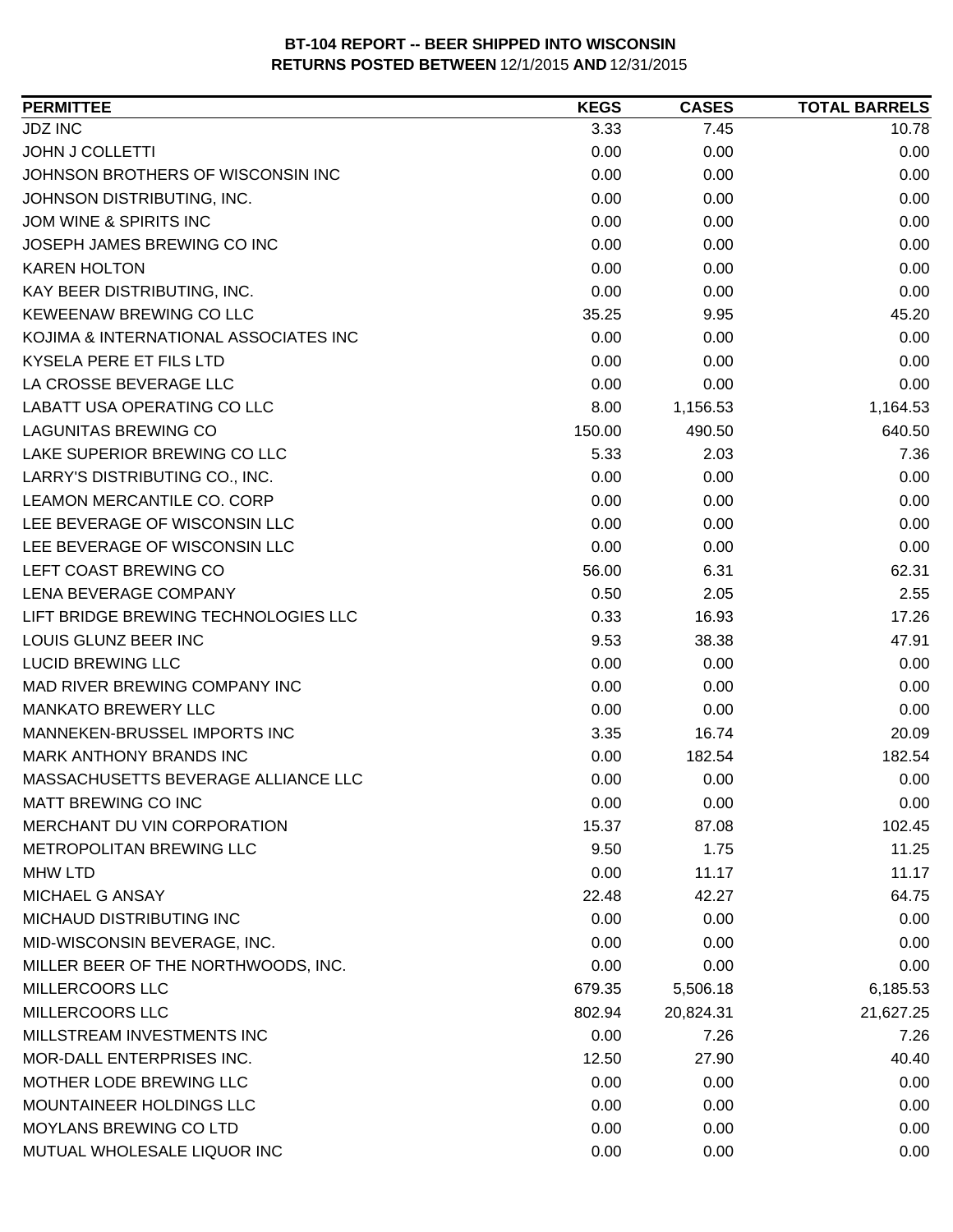| NDC SYSTEMS LP<br>89.31<br>89.31<br>0.00<br>NEBRASKA BREWING CO INC<br>12.25<br>3.18<br>9.07<br>NEEDHAM DISTRIBUTING CO., INC.<br>0.00<br>0.00<br>0.00<br>NEW BELGIUM BREWING COMPANY INC<br>285.01<br>1,046.43<br>761.42<br>NEW HOLLAND BREWING CO LLC<br>26.00<br>42.77<br>68.77<br>NEW PLANET BEER COMPANY<br>0.00<br>0.00<br>0.00<br>NEW YORK MUTUAL TRADING CO INC<br>0.00<br>0.00<br>0.00<br>NORTH COAST BREWING CO INC<br>25.50<br>77.47<br>51.97<br>NORTHWEST BEVERAGES, INC.<br>0.00<br>0.00<br>0.00<br>NOUVEAU VENTURES LLC<br>0.00<br>0.00<br>0.00<br>OREGON BREWING COMPANY INC<br>6.81<br>32.13<br>38.94<br>0.00<br>OTT SCHWEITZER DISTRIBUTORSHIP, INC.<br>0.00<br>0.00<br>PABST BREWING COMPANY<br>2,179.59<br>0.00<br>2,179.59<br>PAMPA BEVERAGES LLC<br>0.00<br>0.00<br>0.00<br>PARADOX BEER COMPANY INC<br>0.00<br>5.11<br>5.11<br>PARK RIDGE DISTRIBUTING, INC.<br>0.00<br>0.00<br>0.00<br>0.00<br>PATERNO IMPORTS LTD<br>0.00<br>0.00<br>PAULANER USA LLC<br>655.27<br>304.64<br>350.63<br>PEHLER DISTRIBUTING, INC.<br>0.00<br>0.00<br>0.00<br>PERENNIAL PARTNERS LLC<br>3.00<br>7.61<br>4.61<br>0.00<br>0.00<br>PETER M MESROBIAN<br>0.00<br>PHIL KNUTSEN<br>0.00<br>0.00<br>0.00<br>PHILLIPS WINE COMPANY<br>0.00<br>0.00<br>0.00<br>PRO-LIQUITECH LLC<br>0.00<br>0.00<br>0.00<br>PROST BREWING COMPANY LLC<br>8.00<br>5.23<br>13.23<br>RANGE BEVERAGE, INCORPORATED<br>0.00<br>0.00<br>0.00<br>0.00<br>0.00<br>0.00<br>RATAS WHOLESALE LIQUOR COMPANY<br><b>RAVEN BRANDS INC</b><br>0.00<br>0.00<br>0.00<br>0.00<br>0.00<br>0.00<br><b>REINHARD PUCHERT</b><br><b>RELETA BREWING COMPANY LLC</b><br>0.00<br>16.10<br>16.10<br>RENEGADE BREWING COMPANY LLC<br>20.83<br>43.54<br>64.37<br><b>RICHARD D KATECHIS</b><br>21.33<br>99.80<br>121.13<br>RIVER CITY DISTRIBUTING CO., INC.<br>0.00<br>0.00<br>0.00<br>ROCLAND WINE IMPORTS<br>0.00<br>0.00<br>0.00<br>0.00<br>224.92<br>S & H INDEPENDENT PREMIUM BRANDS LLC<br>224.92<br>S. & S. DISTRIBUTING, INC.<br>0.00<br>0.00<br>0.00<br>S. & S. DISTRIBUTING, INC.<br>0.00<br>0.00<br>0.00<br>SABEMOS BEVERAGES LLC<br>0.00<br>0.00<br>0.00<br>SAPPORO USA INC<br>11.39<br>23.99<br>12.60<br>SARATOGA LIQUOR CO., INC.<br>0.00<br>0.00<br>0.00<br>SAUGATUCK BREWING COMPANY INC<br>15.67<br>15.31<br>30.98<br>SCHNEIDER DISTRIBUTING CO., INC.<br>0.00<br>0.00<br>0.00<br>0.00<br>SCUTTLEBUTT BREWING CO LLC<br>13.72<br>13.72<br><b>SHANE WELCH</b><br>10.06<br>37.14<br>47.20<br>SHELTON BROTHERS INC<br>20.06<br>10.67<br>30.73 | <b>PERMITTEE</b> | <b>KEGS</b> | <b>CASES</b> | <b>TOTAL BARRELS</b> |
|-------------------------------------------------------------------------------------------------------------------------------------------------------------------------------------------------------------------------------------------------------------------------------------------------------------------------------------------------------------------------------------------------------------------------------------------------------------------------------------------------------------------------------------------------------------------------------------------------------------------------------------------------------------------------------------------------------------------------------------------------------------------------------------------------------------------------------------------------------------------------------------------------------------------------------------------------------------------------------------------------------------------------------------------------------------------------------------------------------------------------------------------------------------------------------------------------------------------------------------------------------------------------------------------------------------------------------------------------------------------------------------------------------------------------------------------------------------------------------------------------------------------------------------------------------------------------------------------------------------------------------------------------------------------------------------------------------------------------------------------------------------------------------------------------------------------------------------------------------------------------------------------------------------------------------------------------------------------------------------------------------------------------------------------------------------------------------------------------------------------------------------------------------------------------------------------------------------------------------------------------------------------------------------------------------------------------------------------------------------------------------------------------------------------------------------------------------------------------------------------------------------|------------------|-------------|--------------|----------------------|
|                                                                                                                                                                                                                                                                                                                                                                                                                                                                                                                                                                                                                                                                                                                                                                                                                                                                                                                                                                                                                                                                                                                                                                                                                                                                                                                                                                                                                                                                                                                                                                                                                                                                                                                                                                                                                                                                                                                                                                                                                                                                                                                                                                                                                                                                                                                                                                                                                                                                                                             |                  |             |              |                      |
|                                                                                                                                                                                                                                                                                                                                                                                                                                                                                                                                                                                                                                                                                                                                                                                                                                                                                                                                                                                                                                                                                                                                                                                                                                                                                                                                                                                                                                                                                                                                                                                                                                                                                                                                                                                                                                                                                                                                                                                                                                                                                                                                                                                                                                                                                                                                                                                                                                                                                                             |                  |             |              |                      |
|                                                                                                                                                                                                                                                                                                                                                                                                                                                                                                                                                                                                                                                                                                                                                                                                                                                                                                                                                                                                                                                                                                                                                                                                                                                                                                                                                                                                                                                                                                                                                                                                                                                                                                                                                                                                                                                                                                                                                                                                                                                                                                                                                                                                                                                                                                                                                                                                                                                                                                             |                  |             |              |                      |
|                                                                                                                                                                                                                                                                                                                                                                                                                                                                                                                                                                                                                                                                                                                                                                                                                                                                                                                                                                                                                                                                                                                                                                                                                                                                                                                                                                                                                                                                                                                                                                                                                                                                                                                                                                                                                                                                                                                                                                                                                                                                                                                                                                                                                                                                                                                                                                                                                                                                                                             |                  |             |              |                      |
|                                                                                                                                                                                                                                                                                                                                                                                                                                                                                                                                                                                                                                                                                                                                                                                                                                                                                                                                                                                                                                                                                                                                                                                                                                                                                                                                                                                                                                                                                                                                                                                                                                                                                                                                                                                                                                                                                                                                                                                                                                                                                                                                                                                                                                                                                                                                                                                                                                                                                                             |                  |             |              |                      |
|                                                                                                                                                                                                                                                                                                                                                                                                                                                                                                                                                                                                                                                                                                                                                                                                                                                                                                                                                                                                                                                                                                                                                                                                                                                                                                                                                                                                                                                                                                                                                                                                                                                                                                                                                                                                                                                                                                                                                                                                                                                                                                                                                                                                                                                                                                                                                                                                                                                                                                             |                  |             |              |                      |
|                                                                                                                                                                                                                                                                                                                                                                                                                                                                                                                                                                                                                                                                                                                                                                                                                                                                                                                                                                                                                                                                                                                                                                                                                                                                                                                                                                                                                                                                                                                                                                                                                                                                                                                                                                                                                                                                                                                                                                                                                                                                                                                                                                                                                                                                                                                                                                                                                                                                                                             |                  |             |              |                      |
|                                                                                                                                                                                                                                                                                                                                                                                                                                                                                                                                                                                                                                                                                                                                                                                                                                                                                                                                                                                                                                                                                                                                                                                                                                                                                                                                                                                                                                                                                                                                                                                                                                                                                                                                                                                                                                                                                                                                                                                                                                                                                                                                                                                                                                                                                                                                                                                                                                                                                                             |                  |             |              |                      |
|                                                                                                                                                                                                                                                                                                                                                                                                                                                                                                                                                                                                                                                                                                                                                                                                                                                                                                                                                                                                                                                                                                                                                                                                                                                                                                                                                                                                                                                                                                                                                                                                                                                                                                                                                                                                                                                                                                                                                                                                                                                                                                                                                                                                                                                                                                                                                                                                                                                                                                             |                  |             |              |                      |
|                                                                                                                                                                                                                                                                                                                                                                                                                                                                                                                                                                                                                                                                                                                                                                                                                                                                                                                                                                                                                                                                                                                                                                                                                                                                                                                                                                                                                                                                                                                                                                                                                                                                                                                                                                                                                                                                                                                                                                                                                                                                                                                                                                                                                                                                                                                                                                                                                                                                                                             |                  |             |              |                      |
|                                                                                                                                                                                                                                                                                                                                                                                                                                                                                                                                                                                                                                                                                                                                                                                                                                                                                                                                                                                                                                                                                                                                                                                                                                                                                                                                                                                                                                                                                                                                                                                                                                                                                                                                                                                                                                                                                                                                                                                                                                                                                                                                                                                                                                                                                                                                                                                                                                                                                                             |                  |             |              |                      |
|                                                                                                                                                                                                                                                                                                                                                                                                                                                                                                                                                                                                                                                                                                                                                                                                                                                                                                                                                                                                                                                                                                                                                                                                                                                                                                                                                                                                                                                                                                                                                                                                                                                                                                                                                                                                                                                                                                                                                                                                                                                                                                                                                                                                                                                                                                                                                                                                                                                                                                             |                  |             |              |                      |
|                                                                                                                                                                                                                                                                                                                                                                                                                                                                                                                                                                                                                                                                                                                                                                                                                                                                                                                                                                                                                                                                                                                                                                                                                                                                                                                                                                                                                                                                                                                                                                                                                                                                                                                                                                                                                                                                                                                                                                                                                                                                                                                                                                                                                                                                                                                                                                                                                                                                                                             |                  |             |              |                      |
|                                                                                                                                                                                                                                                                                                                                                                                                                                                                                                                                                                                                                                                                                                                                                                                                                                                                                                                                                                                                                                                                                                                                                                                                                                                                                                                                                                                                                                                                                                                                                                                                                                                                                                                                                                                                                                                                                                                                                                                                                                                                                                                                                                                                                                                                                                                                                                                                                                                                                                             |                  |             |              |                      |
|                                                                                                                                                                                                                                                                                                                                                                                                                                                                                                                                                                                                                                                                                                                                                                                                                                                                                                                                                                                                                                                                                                                                                                                                                                                                                                                                                                                                                                                                                                                                                                                                                                                                                                                                                                                                                                                                                                                                                                                                                                                                                                                                                                                                                                                                                                                                                                                                                                                                                                             |                  |             |              |                      |
|                                                                                                                                                                                                                                                                                                                                                                                                                                                                                                                                                                                                                                                                                                                                                                                                                                                                                                                                                                                                                                                                                                                                                                                                                                                                                                                                                                                                                                                                                                                                                                                                                                                                                                                                                                                                                                                                                                                                                                                                                                                                                                                                                                                                                                                                                                                                                                                                                                                                                                             |                  |             |              |                      |
|                                                                                                                                                                                                                                                                                                                                                                                                                                                                                                                                                                                                                                                                                                                                                                                                                                                                                                                                                                                                                                                                                                                                                                                                                                                                                                                                                                                                                                                                                                                                                                                                                                                                                                                                                                                                                                                                                                                                                                                                                                                                                                                                                                                                                                                                                                                                                                                                                                                                                                             |                  |             |              |                      |
|                                                                                                                                                                                                                                                                                                                                                                                                                                                                                                                                                                                                                                                                                                                                                                                                                                                                                                                                                                                                                                                                                                                                                                                                                                                                                                                                                                                                                                                                                                                                                                                                                                                                                                                                                                                                                                                                                                                                                                                                                                                                                                                                                                                                                                                                                                                                                                                                                                                                                                             |                  |             |              |                      |
|                                                                                                                                                                                                                                                                                                                                                                                                                                                                                                                                                                                                                                                                                                                                                                                                                                                                                                                                                                                                                                                                                                                                                                                                                                                                                                                                                                                                                                                                                                                                                                                                                                                                                                                                                                                                                                                                                                                                                                                                                                                                                                                                                                                                                                                                                                                                                                                                                                                                                                             |                  |             |              |                      |
|                                                                                                                                                                                                                                                                                                                                                                                                                                                                                                                                                                                                                                                                                                                                                                                                                                                                                                                                                                                                                                                                                                                                                                                                                                                                                                                                                                                                                                                                                                                                                                                                                                                                                                                                                                                                                                                                                                                                                                                                                                                                                                                                                                                                                                                                                                                                                                                                                                                                                                             |                  |             |              |                      |
|                                                                                                                                                                                                                                                                                                                                                                                                                                                                                                                                                                                                                                                                                                                                                                                                                                                                                                                                                                                                                                                                                                                                                                                                                                                                                                                                                                                                                                                                                                                                                                                                                                                                                                                                                                                                                                                                                                                                                                                                                                                                                                                                                                                                                                                                                                                                                                                                                                                                                                             |                  |             |              |                      |
|                                                                                                                                                                                                                                                                                                                                                                                                                                                                                                                                                                                                                                                                                                                                                                                                                                                                                                                                                                                                                                                                                                                                                                                                                                                                                                                                                                                                                                                                                                                                                                                                                                                                                                                                                                                                                                                                                                                                                                                                                                                                                                                                                                                                                                                                                                                                                                                                                                                                                                             |                  |             |              |                      |
|                                                                                                                                                                                                                                                                                                                                                                                                                                                                                                                                                                                                                                                                                                                                                                                                                                                                                                                                                                                                                                                                                                                                                                                                                                                                                                                                                                                                                                                                                                                                                                                                                                                                                                                                                                                                                                                                                                                                                                                                                                                                                                                                                                                                                                                                                                                                                                                                                                                                                                             |                  |             |              |                      |
|                                                                                                                                                                                                                                                                                                                                                                                                                                                                                                                                                                                                                                                                                                                                                                                                                                                                                                                                                                                                                                                                                                                                                                                                                                                                                                                                                                                                                                                                                                                                                                                                                                                                                                                                                                                                                                                                                                                                                                                                                                                                                                                                                                                                                                                                                                                                                                                                                                                                                                             |                  |             |              |                      |
|                                                                                                                                                                                                                                                                                                                                                                                                                                                                                                                                                                                                                                                                                                                                                                                                                                                                                                                                                                                                                                                                                                                                                                                                                                                                                                                                                                                                                                                                                                                                                                                                                                                                                                                                                                                                                                                                                                                                                                                                                                                                                                                                                                                                                                                                                                                                                                                                                                                                                                             |                  |             |              |                      |
|                                                                                                                                                                                                                                                                                                                                                                                                                                                                                                                                                                                                                                                                                                                                                                                                                                                                                                                                                                                                                                                                                                                                                                                                                                                                                                                                                                                                                                                                                                                                                                                                                                                                                                                                                                                                                                                                                                                                                                                                                                                                                                                                                                                                                                                                                                                                                                                                                                                                                                             |                  |             |              |                      |
|                                                                                                                                                                                                                                                                                                                                                                                                                                                                                                                                                                                                                                                                                                                                                                                                                                                                                                                                                                                                                                                                                                                                                                                                                                                                                                                                                                                                                                                                                                                                                                                                                                                                                                                                                                                                                                                                                                                                                                                                                                                                                                                                                                                                                                                                                                                                                                                                                                                                                                             |                  |             |              |                      |
|                                                                                                                                                                                                                                                                                                                                                                                                                                                                                                                                                                                                                                                                                                                                                                                                                                                                                                                                                                                                                                                                                                                                                                                                                                                                                                                                                                                                                                                                                                                                                                                                                                                                                                                                                                                                                                                                                                                                                                                                                                                                                                                                                                                                                                                                                                                                                                                                                                                                                                             |                  |             |              |                      |
|                                                                                                                                                                                                                                                                                                                                                                                                                                                                                                                                                                                                                                                                                                                                                                                                                                                                                                                                                                                                                                                                                                                                                                                                                                                                                                                                                                                                                                                                                                                                                                                                                                                                                                                                                                                                                                                                                                                                                                                                                                                                                                                                                                                                                                                                                                                                                                                                                                                                                                             |                  |             |              |                      |
|                                                                                                                                                                                                                                                                                                                                                                                                                                                                                                                                                                                                                                                                                                                                                                                                                                                                                                                                                                                                                                                                                                                                                                                                                                                                                                                                                                                                                                                                                                                                                                                                                                                                                                                                                                                                                                                                                                                                                                                                                                                                                                                                                                                                                                                                                                                                                                                                                                                                                                             |                  |             |              |                      |
|                                                                                                                                                                                                                                                                                                                                                                                                                                                                                                                                                                                                                                                                                                                                                                                                                                                                                                                                                                                                                                                                                                                                                                                                                                                                                                                                                                                                                                                                                                                                                                                                                                                                                                                                                                                                                                                                                                                                                                                                                                                                                                                                                                                                                                                                                                                                                                                                                                                                                                             |                  |             |              |                      |
|                                                                                                                                                                                                                                                                                                                                                                                                                                                                                                                                                                                                                                                                                                                                                                                                                                                                                                                                                                                                                                                                                                                                                                                                                                                                                                                                                                                                                                                                                                                                                                                                                                                                                                                                                                                                                                                                                                                                                                                                                                                                                                                                                                                                                                                                                                                                                                                                                                                                                                             |                  |             |              |                      |
|                                                                                                                                                                                                                                                                                                                                                                                                                                                                                                                                                                                                                                                                                                                                                                                                                                                                                                                                                                                                                                                                                                                                                                                                                                                                                                                                                                                                                                                                                                                                                                                                                                                                                                                                                                                                                                                                                                                                                                                                                                                                                                                                                                                                                                                                                                                                                                                                                                                                                                             |                  |             |              |                      |
|                                                                                                                                                                                                                                                                                                                                                                                                                                                                                                                                                                                                                                                                                                                                                                                                                                                                                                                                                                                                                                                                                                                                                                                                                                                                                                                                                                                                                                                                                                                                                                                                                                                                                                                                                                                                                                                                                                                                                                                                                                                                                                                                                                                                                                                                                                                                                                                                                                                                                                             |                  |             |              |                      |
|                                                                                                                                                                                                                                                                                                                                                                                                                                                                                                                                                                                                                                                                                                                                                                                                                                                                                                                                                                                                                                                                                                                                                                                                                                                                                                                                                                                                                                                                                                                                                                                                                                                                                                                                                                                                                                                                                                                                                                                                                                                                                                                                                                                                                                                                                                                                                                                                                                                                                                             |                  |             |              |                      |
|                                                                                                                                                                                                                                                                                                                                                                                                                                                                                                                                                                                                                                                                                                                                                                                                                                                                                                                                                                                                                                                                                                                                                                                                                                                                                                                                                                                                                                                                                                                                                                                                                                                                                                                                                                                                                                                                                                                                                                                                                                                                                                                                                                                                                                                                                                                                                                                                                                                                                                             |                  |             |              |                      |
|                                                                                                                                                                                                                                                                                                                                                                                                                                                                                                                                                                                                                                                                                                                                                                                                                                                                                                                                                                                                                                                                                                                                                                                                                                                                                                                                                                                                                                                                                                                                                                                                                                                                                                                                                                                                                                                                                                                                                                                                                                                                                                                                                                                                                                                                                                                                                                                                                                                                                                             |                  |             |              |                      |
|                                                                                                                                                                                                                                                                                                                                                                                                                                                                                                                                                                                                                                                                                                                                                                                                                                                                                                                                                                                                                                                                                                                                                                                                                                                                                                                                                                                                                                                                                                                                                                                                                                                                                                                                                                                                                                                                                                                                                                                                                                                                                                                                                                                                                                                                                                                                                                                                                                                                                                             |                  |             |              |                      |
|                                                                                                                                                                                                                                                                                                                                                                                                                                                                                                                                                                                                                                                                                                                                                                                                                                                                                                                                                                                                                                                                                                                                                                                                                                                                                                                                                                                                                                                                                                                                                                                                                                                                                                                                                                                                                                                                                                                                                                                                                                                                                                                                                                                                                                                                                                                                                                                                                                                                                                             |                  |             |              |                      |
|                                                                                                                                                                                                                                                                                                                                                                                                                                                                                                                                                                                                                                                                                                                                                                                                                                                                                                                                                                                                                                                                                                                                                                                                                                                                                                                                                                                                                                                                                                                                                                                                                                                                                                                                                                                                                                                                                                                                                                                                                                                                                                                                                                                                                                                                                                                                                                                                                                                                                                             |                  |             |              |                      |
|                                                                                                                                                                                                                                                                                                                                                                                                                                                                                                                                                                                                                                                                                                                                                                                                                                                                                                                                                                                                                                                                                                                                                                                                                                                                                                                                                                                                                                                                                                                                                                                                                                                                                                                                                                                                                                                                                                                                                                                                                                                                                                                                                                                                                                                                                                                                                                                                                                                                                                             |                  |             |              |                      |
|                                                                                                                                                                                                                                                                                                                                                                                                                                                                                                                                                                                                                                                                                                                                                                                                                                                                                                                                                                                                                                                                                                                                                                                                                                                                                                                                                                                                                                                                                                                                                                                                                                                                                                                                                                                                                                                                                                                                                                                                                                                                                                                                                                                                                                                                                                                                                                                                                                                                                                             |                  |             |              |                      |
|                                                                                                                                                                                                                                                                                                                                                                                                                                                                                                                                                                                                                                                                                                                                                                                                                                                                                                                                                                                                                                                                                                                                                                                                                                                                                                                                                                                                                                                                                                                                                                                                                                                                                                                                                                                                                                                                                                                                                                                                                                                                                                                                                                                                                                                                                                                                                                                                                                                                                                             |                  |             |              |                      |
|                                                                                                                                                                                                                                                                                                                                                                                                                                                                                                                                                                                                                                                                                                                                                                                                                                                                                                                                                                                                                                                                                                                                                                                                                                                                                                                                                                                                                                                                                                                                                                                                                                                                                                                                                                                                                                                                                                                                                                                                                                                                                                                                                                                                                                                                                                                                                                                                                                                                                                             |                  |             |              |                      |
|                                                                                                                                                                                                                                                                                                                                                                                                                                                                                                                                                                                                                                                                                                                                                                                                                                                                                                                                                                                                                                                                                                                                                                                                                                                                                                                                                                                                                                                                                                                                                                                                                                                                                                                                                                                                                                                                                                                                                                                                                                                                                                                                                                                                                                                                                                                                                                                                                                                                                                             |                  |             |              |                      |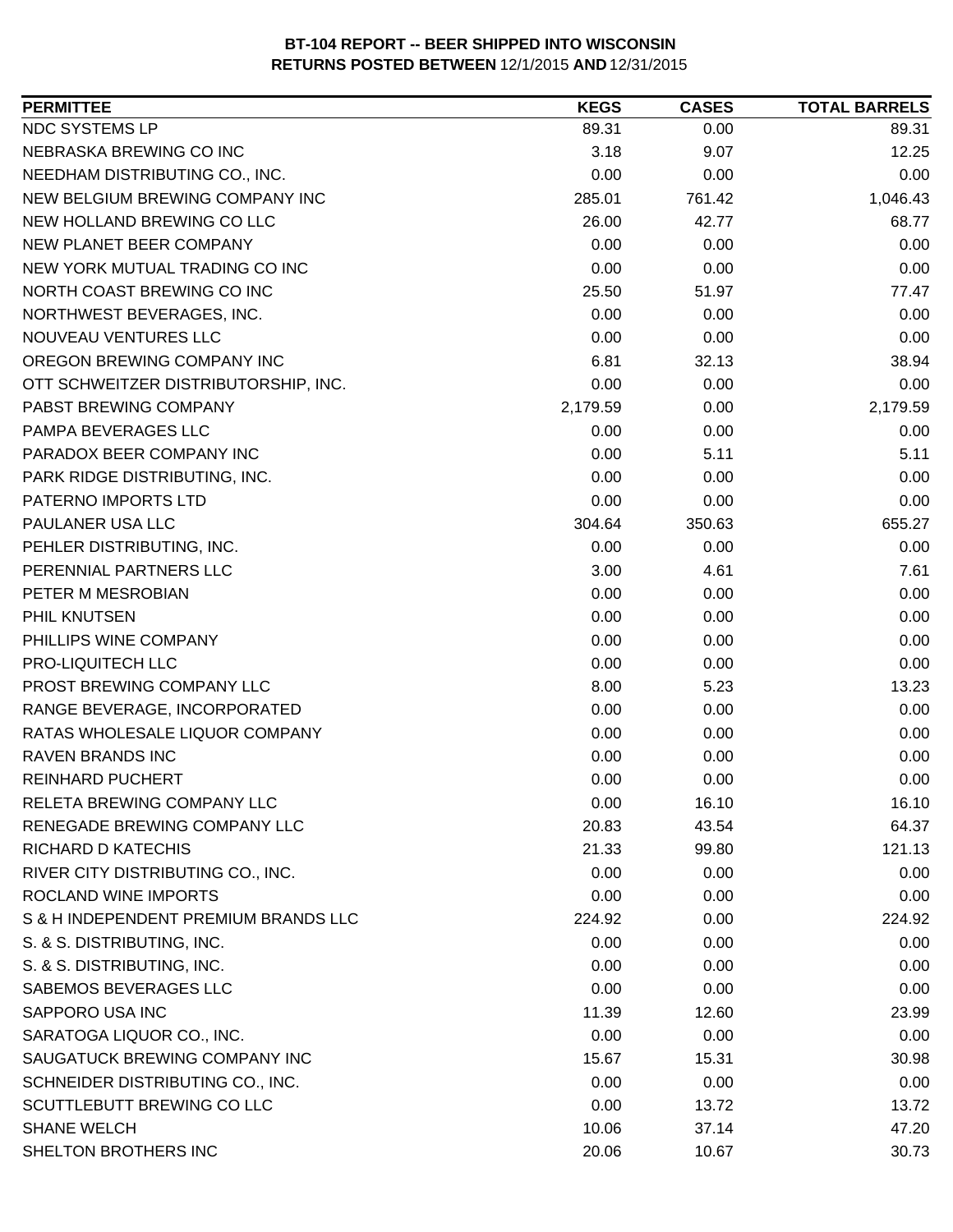| <b>SHORTS BREWING COMPANY</b><br>0.00<br>0.00<br>0.00<br>SIERRA NEVADA BREWING COMPANY<br>837.55<br>56.64<br>780.91<br>SINGHA NORTH AMERICA INC<br>0.00<br>0.00<br>0.00<br>SMUTTYNOSE BREWING CO INC<br>$-1.00$<br>10.13<br>9.13<br>0.00<br>SOLEMN OATH BREWERY LLC<br>0.00<br>0.00<br>SOUTHERN TIER BREWING COMPANY II LLC<br>5.49<br>47.29<br>41.80<br><b>SRB OPERATIONS LLC</b><br>0.00<br>10.16<br>10.16<br>ST KILLIAN IMPORTING CO INC<br>341.34<br>38.85<br>302.49<br>STANLEY STAWSKI DIST CO INC<br>0.00<br>0.00<br>0.00<br>STEINBECK BREWING COMPANY<br>0.00<br>0.00<br>0.00<br>SUMMIT BREWING COMPANY<br>127.03<br>362.52<br>489.55<br>SUPERIOR BEVERAGES LLC<br>0.00<br>0.00<br>0.00<br><b>SURLY BREWING COMPANY</b><br>431.22<br>431.22<br>0.00<br>TABLEBLUFF BREWING CO INC<br>0.00<br>0.00<br>0.00<br>TALLGRASS BREWING COMPANY INC<br>11.03<br>28.45<br>17.42<br>0.00<br>THE BRUERY LLC<br>0.00<br>0.00<br>0.00<br>THE CHURCH STREET BREWING COMPANY<br>0.00<br>0.00<br>THE GAMBRINUS COMPANY<br>61.00<br>163.59<br>224.59<br>THE GREAT LAKES BREWING CO<br>219.73<br>78.34<br>141.39<br>THE R.S. LIPMAN COMPANY<br>0.00<br>0.00<br>0.00<br>THE VETERAN BEVERAGE COMPANY<br>12.00<br>48.99<br>60.99<br>THREE FLOYDS BREWING LLC<br>157.33<br>150.23<br>307.56<br>TIGHTHEAD BREWING COMPANY<br>0.00<br>0.00<br>0.00<br><b>TODD FYTEN</b><br>0.00<br>123.00<br>123.00<br><b>TOPPLING GOLIATH INC</b><br>3.50<br>61.29<br>64.79<br>TRIANGLE DISTRIBUTING COMPANY, INC.<br>0.00<br>0.00<br>0.00<br>TRUCKEE CRAFT BREWING<br>0.00<br>0.00<br>0.00<br><b>TWO BROTHERS BREWING COMPANY</b><br>28.17<br>53.75<br>81.92<br>UINTA BREWING COMPANY<br>10.67<br>93.49<br>104.16<br>UNITED STATES BEVERAGE LLC<br>48.70<br>6.12<br>54.82<br>UNITED STATES DISTILLED PRODUCTS CO.<br>0.00<br>51.24<br>51.24<br>UNITY VIBRATION LIVING KOMBUCHA TEA LLC<br>0.00<br>0.00<br>0.00<br>UPLAND BREWING COMPANY INC<br>6.77<br>8.70<br>15.47<br>UTAH BREWERS COOPERATIVE LC<br>10.66<br>15.74<br>5.08<br>0.00<br><b>VERMONT HARD CIDER COMPANY LLC</b><br>0.00<br>0.00<br><b>VICTORY BREWING COMPANY</b><br>0.00<br>30.48<br>30.48<br>VINO.COM LLC<br>10.50<br>163.60<br>174.10<br>WARSTEINER IMPORTERS AGENCY INC<br>0.00<br>0.00<br>0.00<br><b>WDI LLC</b><br>0.00<br>0.00<br>0.00<br><b>WDI LLC</b><br>0.00<br>0.00<br>0.00<br><b>WEIN BAUER INC</b><br>0.00<br>0.00<br>0.00<br><b>WETTEN IMPORTERS INC</b><br>5.34<br>3.37<br>1.97<br>0.00<br>WEYERBACHER BREWING CO INC<br>13.06<br>13.06<br>WIN IT TOO INC<br>11.21<br>63.71<br>52.50<br>173.01<br>WINERY EXCHANGE, INC.<br>0.00<br>173.01 | <b>PERMITTEE</b> | <b>KEGS</b> | <b>CASES</b> | <b>TOTAL BARRELS</b> |
|-------------------------------------------------------------------------------------------------------------------------------------------------------------------------------------------------------------------------------------------------------------------------------------------------------------------------------------------------------------------------------------------------------------------------------------------------------------------------------------------------------------------------------------------------------------------------------------------------------------------------------------------------------------------------------------------------------------------------------------------------------------------------------------------------------------------------------------------------------------------------------------------------------------------------------------------------------------------------------------------------------------------------------------------------------------------------------------------------------------------------------------------------------------------------------------------------------------------------------------------------------------------------------------------------------------------------------------------------------------------------------------------------------------------------------------------------------------------------------------------------------------------------------------------------------------------------------------------------------------------------------------------------------------------------------------------------------------------------------------------------------------------------------------------------------------------------------------------------------------------------------------------------------------------------------------------------------------------------------------------------------------------------------------------------------------------------------------------------------------------------------------------------------------------------------------------------------------------------------------------------------------------------------------------------------------------------------------------------------------------------------------------------------------------------------------------------------------------------------------------------------------------------------------------------------------------------------------------|------------------|-------------|--------------|----------------------|
|                                                                                                                                                                                                                                                                                                                                                                                                                                                                                                                                                                                                                                                                                                                                                                                                                                                                                                                                                                                                                                                                                                                                                                                                                                                                                                                                                                                                                                                                                                                                                                                                                                                                                                                                                                                                                                                                                                                                                                                                                                                                                                                                                                                                                                                                                                                                                                                                                                                                                                                                                                                           |                  |             |              |                      |
|                                                                                                                                                                                                                                                                                                                                                                                                                                                                                                                                                                                                                                                                                                                                                                                                                                                                                                                                                                                                                                                                                                                                                                                                                                                                                                                                                                                                                                                                                                                                                                                                                                                                                                                                                                                                                                                                                                                                                                                                                                                                                                                                                                                                                                                                                                                                                                                                                                                                                                                                                                                           |                  |             |              |                      |
|                                                                                                                                                                                                                                                                                                                                                                                                                                                                                                                                                                                                                                                                                                                                                                                                                                                                                                                                                                                                                                                                                                                                                                                                                                                                                                                                                                                                                                                                                                                                                                                                                                                                                                                                                                                                                                                                                                                                                                                                                                                                                                                                                                                                                                                                                                                                                                                                                                                                                                                                                                                           |                  |             |              |                      |
|                                                                                                                                                                                                                                                                                                                                                                                                                                                                                                                                                                                                                                                                                                                                                                                                                                                                                                                                                                                                                                                                                                                                                                                                                                                                                                                                                                                                                                                                                                                                                                                                                                                                                                                                                                                                                                                                                                                                                                                                                                                                                                                                                                                                                                                                                                                                                                                                                                                                                                                                                                                           |                  |             |              |                      |
|                                                                                                                                                                                                                                                                                                                                                                                                                                                                                                                                                                                                                                                                                                                                                                                                                                                                                                                                                                                                                                                                                                                                                                                                                                                                                                                                                                                                                                                                                                                                                                                                                                                                                                                                                                                                                                                                                                                                                                                                                                                                                                                                                                                                                                                                                                                                                                                                                                                                                                                                                                                           |                  |             |              |                      |
|                                                                                                                                                                                                                                                                                                                                                                                                                                                                                                                                                                                                                                                                                                                                                                                                                                                                                                                                                                                                                                                                                                                                                                                                                                                                                                                                                                                                                                                                                                                                                                                                                                                                                                                                                                                                                                                                                                                                                                                                                                                                                                                                                                                                                                                                                                                                                                                                                                                                                                                                                                                           |                  |             |              |                      |
|                                                                                                                                                                                                                                                                                                                                                                                                                                                                                                                                                                                                                                                                                                                                                                                                                                                                                                                                                                                                                                                                                                                                                                                                                                                                                                                                                                                                                                                                                                                                                                                                                                                                                                                                                                                                                                                                                                                                                                                                                                                                                                                                                                                                                                                                                                                                                                                                                                                                                                                                                                                           |                  |             |              |                      |
|                                                                                                                                                                                                                                                                                                                                                                                                                                                                                                                                                                                                                                                                                                                                                                                                                                                                                                                                                                                                                                                                                                                                                                                                                                                                                                                                                                                                                                                                                                                                                                                                                                                                                                                                                                                                                                                                                                                                                                                                                                                                                                                                                                                                                                                                                                                                                                                                                                                                                                                                                                                           |                  |             |              |                      |
|                                                                                                                                                                                                                                                                                                                                                                                                                                                                                                                                                                                                                                                                                                                                                                                                                                                                                                                                                                                                                                                                                                                                                                                                                                                                                                                                                                                                                                                                                                                                                                                                                                                                                                                                                                                                                                                                                                                                                                                                                                                                                                                                                                                                                                                                                                                                                                                                                                                                                                                                                                                           |                  |             |              |                      |
|                                                                                                                                                                                                                                                                                                                                                                                                                                                                                                                                                                                                                                                                                                                                                                                                                                                                                                                                                                                                                                                                                                                                                                                                                                                                                                                                                                                                                                                                                                                                                                                                                                                                                                                                                                                                                                                                                                                                                                                                                                                                                                                                                                                                                                                                                                                                                                                                                                                                                                                                                                                           |                  |             |              |                      |
|                                                                                                                                                                                                                                                                                                                                                                                                                                                                                                                                                                                                                                                                                                                                                                                                                                                                                                                                                                                                                                                                                                                                                                                                                                                                                                                                                                                                                                                                                                                                                                                                                                                                                                                                                                                                                                                                                                                                                                                                                                                                                                                                                                                                                                                                                                                                                                                                                                                                                                                                                                                           |                  |             |              |                      |
|                                                                                                                                                                                                                                                                                                                                                                                                                                                                                                                                                                                                                                                                                                                                                                                                                                                                                                                                                                                                                                                                                                                                                                                                                                                                                                                                                                                                                                                                                                                                                                                                                                                                                                                                                                                                                                                                                                                                                                                                                                                                                                                                                                                                                                                                                                                                                                                                                                                                                                                                                                                           |                  |             |              |                      |
|                                                                                                                                                                                                                                                                                                                                                                                                                                                                                                                                                                                                                                                                                                                                                                                                                                                                                                                                                                                                                                                                                                                                                                                                                                                                                                                                                                                                                                                                                                                                                                                                                                                                                                                                                                                                                                                                                                                                                                                                                                                                                                                                                                                                                                                                                                                                                                                                                                                                                                                                                                                           |                  |             |              |                      |
|                                                                                                                                                                                                                                                                                                                                                                                                                                                                                                                                                                                                                                                                                                                                                                                                                                                                                                                                                                                                                                                                                                                                                                                                                                                                                                                                                                                                                                                                                                                                                                                                                                                                                                                                                                                                                                                                                                                                                                                                                                                                                                                                                                                                                                                                                                                                                                                                                                                                                                                                                                                           |                  |             |              |                      |
|                                                                                                                                                                                                                                                                                                                                                                                                                                                                                                                                                                                                                                                                                                                                                                                                                                                                                                                                                                                                                                                                                                                                                                                                                                                                                                                                                                                                                                                                                                                                                                                                                                                                                                                                                                                                                                                                                                                                                                                                                                                                                                                                                                                                                                                                                                                                                                                                                                                                                                                                                                                           |                  |             |              |                      |
|                                                                                                                                                                                                                                                                                                                                                                                                                                                                                                                                                                                                                                                                                                                                                                                                                                                                                                                                                                                                                                                                                                                                                                                                                                                                                                                                                                                                                                                                                                                                                                                                                                                                                                                                                                                                                                                                                                                                                                                                                                                                                                                                                                                                                                                                                                                                                                                                                                                                                                                                                                                           |                  |             |              |                      |
|                                                                                                                                                                                                                                                                                                                                                                                                                                                                                                                                                                                                                                                                                                                                                                                                                                                                                                                                                                                                                                                                                                                                                                                                                                                                                                                                                                                                                                                                                                                                                                                                                                                                                                                                                                                                                                                                                                                                                                                                                                                                                                                                                                                                                                                                                                                                                                                                                                                                                                                                                                                           |                  |             |              |                      |
|                                                                                                                                                                                                                                                                                                                                                                                                                                                                                                                                                                                                                                                                                                                                                                                                                                                                                                                                                                                                                                                                                                                                                                                                                                                                                                                                                                                                                                                                                                                                                                                                                                                                                                                                                                                                                                                                                                                                                                                                                                                                                                                                                                                                                                                                                                                                                                                                                                                                                                                                                                                           |                  |             |              |                      |
|                                                                                                                                                                                                                                                                                                                                                                                                                                                                                                                                                                                                                                                                                                                                                                                                                                                                                                                                                                                                                                                                                                                                                                                                                                                                                                                                                                                                                                                                                                                                                                                                                                                                                                                                                                                                                                                                                                                                                                                                                                                                                                                                                                                                                                                                                                                                                                                                                                                                                                                                                                                           |                  |             |              |                      |
|                                                                                                                                                                                                                                                                                                                                                                                                                                                                                                                                                                                                                                                                                                                                                                                                                                                                                                                                                                                                                                                                                                                                                                                                                                                                                                                                                                                                                                                                                                                                                                                                                                                                                                                                                                                                                                                                                                                                                                                                                                                                                                                                                                                                                                                                                                                                                                                                                                                                                                                                                                                           |                  |             |              |                      |
|                                                                                                                                                                                                                                                                                                                                                                                                                                                                                                                                                                                                                                                                                                                                                                                                                                                                                                                                                                                                                                                                                                                                                                                                                                                                                                                                                                                                                                                                                                                                                                                                                                                                                                                                                                                                                                                                                                                                                                                                                                                                                                                                                                                                                                                                                                                                                                                                                                                                                                                                                                                           |                  |             |              |                      |
|                                                                                                                                                                                                                                                                                                                                                                                                                                                                                                                                                                                                                                                                                                                                                                                                                                                                                                                                                                                                                                                                                                                                                                                                                                                                                                                                                                                                                                                                                                                                                                                                                                                                                                                                                                                                                                                                                                                                                                                                                                                                                                                                                                                                                                                                                                                                                                                                                                                                                                                                                                                           |                  |             |              |                      |
|                                                                                                                                                                                                                                                                                                                                                                                                                                                                                                                                                                                                                                                                                                                                                                                                                                                                                                                                                                                                                                                                                                                                                                                                                                                                                                                                                                                                                                                                                                                                                                                                                                                                                                                                                                                                                                                                                                                                                                                                                                                                                                                                                                                                                                                                                                                                                                                                                                                                                                                                                                                           |                  |             |              |                      |
|                                                                                                                                                                                                                                                                                                                                                                                                                                                                                                                                                                                                                                                                                                                                                                                                                                                                                                                                                                                                                                                                                                                                                                                                                                                                                                                                                                                                                                                                                                                                                                                                                                                                                                                                                                                                                                                                                                                                                                                                                                                                                                                                                                                                                                                                                                                                                                                                                                                                                                                                                                                           |                  |             |              |                      |
|                                                                                                                                                                                                                                                                                                                                                                                                                                                                                                                                                                                                                                                                                                                                                                                                                                                                                                                                                                                                                                                                                                                                                                                                                                                                                                                                                                                                                                                                                                                                                                                                                                                                                                                                                                                                                                                                                                                                                                                                                                                                                                                                                                                                                                                                                                                                                                                                                                                                                                                                                                                           |                  |             |              |                      |
|                                                                                                                                                                                                                                                                                                                                                                                                                                                                                                                                                                                                                                                                                                                                                                                                                                                                                                                                                                                                                                                                                                                                                                                                                                                                                                                                                                                                                                                                                                                                                                                                                                                                                                                                                                                                                                                                                                                                                                                                                                                                                                                                                                                                                                                                                                                                                                                                                                                                                                                                                                                           |                  |             |              |                      |
|                                                                                                                                                                                                                                                                                                                                                                                                                                                                                                                                                                                                                                                                                                                                                                                                                                                                                                                                                                                                                                                                                                                                                                                                                                                                                                                                                                                                                                                                                                                                                                                                                                                                                                                                                                                                                                                                                                                                                                                                                                                                                                                                                                                                                                                                                                                                                                                                                                                                                                                                                                                           |                  |             |              |                      |
|                                                                                                                                                                                                                                                                                                                                                                                                                                                                                                                                                                                                                                                                                                                                                                                                                                                                                                                                                                                                                                                                                                                                                                                                                                                                                                                                                                                                                                                                                                                                                                                                                                                                                                                                                                                                                                                                                                                                                                                                                                                                                                                                                                                                                                                                                                                                                                                                                                                                                                                                                                                           |                  |             |              |                      |
|                                                                                                                                                                                                                                                                                                                                                                                                                                                                                                                                                                                                                                                                                                                                                                                                                                                                                                                                                                                                                                                                                                                                                                                                                                                                                                                                                                                                                                                                                                                                                                                                                                                                                                                                                                                                                                                                                                                                                                                                                                                                                                                                                                                                                                                                                                                                                                                                                                                                                                                                                                                           |                  |             |              |                      |
|                                                                                                                                                                                                                                                                                                                                                                                                                                                                                                                                                                                                                                                                                                                                                                                                                                                                                                                                                                                                                                                                                                                                                                                                                                                                                                                                                                                                                                                                                                                                                                                                                                                                                                                                                                                                                                                                                                                                                                                                                                                                                                                                                                                                                                                                                                                                                                                                                                                                                                                                                                                           |                  |             |              |                      |
|                                                                                                                                                                                                                                                                                                                                                                                                                                                                                                                                                                                                                                                                                                                                                                                                                                                                                                                                                                                                                                                                                                                                                                                                                                                                                                                                                                                                                                                                                                                                                                                                                                                                                                                                                                                                                                                                                                                                                                                                                                                                                                                                                                                                                                                                                                                                                                                                                                                                                                                                                                                           |                  |             |              |                      |
|                                                                                                                                                                                                                                                                                                                                                                                                                                                                                                                                                                                                                                                                                                                                                                                                                                                                                                                                                                                                                                                                                                                                                                                                                                                                                                                                                                                                                                                                                                                                                                                                                                                                                                                                                                                                                                                                                                                                                                                                                                                                                                                                                                                                                                                                                                                                                                                                                                                                                                                                                                                           |                  |             |              |                      |
|                                                                                                                                                                                                                                                                                                                                                                                                                                                                                                                                                                                                                                                                                                                                                                                                                                                                                                                                                                                                                                                                                                                                                                                                                                                                                                                                                                                                                                                                                                                                                                                                                                                                                                                                                                                                                                                                                                                                                                                                                                                                                                                                                                                                                                                                                                                                                                                                                                                                                                                                                                                           |                  |             |              |                      |
|                                                                                                                                                                                                                                                                                                                                                                                                                                                                                                                                                                                                                                                                                                                                                                                                                                                                                                                                                                                                                                                                                                                                                                                                                                                                                                                                                                                                                                                                                                                                                                                                                                                                                                                                                                                                                                                                                                                                                                                                                                                                                                                                                                                                                                                                                                                                                                                                                                                                                                                                                                                           |                  |             |              |                      |
|                                                                                                                                                                                                                                                                                                                                                                                                                                                                                                                                                                                                                                                                                                                                                                                                                                                                                                                                                                                                                                                                                                                                                                                                                                                                                                                                                                                                                                                                                                                                                                                                                                                                                                                                                                                                                                                                                                                                                                                                                                                                                                                                                                                                                                                                                                                                                                                                                                                                                                                                                                                           |                  |             |              |                      |
|                                                                                                                                                                                                                                                                                                                                                                                                                                                                                                                                                                                                                                                                                                                                                                                                                                                                                                                                                                                                                                                                                                                                                                                                                                                                                                                                                                                                                                                                                                                                                                                                                                                                                                                                                                                                                                                                                                                                                                                                                                                                                                                                                                                                                                                                                                                                                                                                                                                                                                                                                                                           |                  |             |              |                      |
|                                                                                                                                                                                                                                                                                                                                                                                                                                                                                                                                                                                                                                                                                                                                                                                                                                                                                                                                                                                                                                                                                                                                                                                                                                                                                                                                                                                                                                                                                                                                                                                                                                                                                                                                                                                                                                                                                                                                                                                                                                                                                                                                                                                                                                                                                                                                                                                                                                                                                                                                                                                           |                  |             |              |                      |
|                                                                                                                                                                                                                                                                                                                                                                                                                                                                                                                                                                                                                                                                                                                                                                                                                                                                                                                                                                                                                                                                                                                                                                                                                                                                                                                                                                                                                                                                                                                                                                                                                                                                                                                                                                                                                                                                                                                                                                                                                                                                                                                                                                                                                                                                                                                                                                                                                                                                                                                                                                                           |                  |             |              |                      |
|                                                                                                                                                                                                                                                                                                                                                                                                                                                                                                                                                                                                                                                                                                                                                                                                                                                                                                                                                                                                                                                                                                                                                                                                                                                                                                                                                                                                                                                                                                                                                                                                                                                                                                                                                                                                                                                                                                                                                                                                                                                                                                                                                                                                                                                                                                                                                                                                                                                                                                                                                                                           |                  |             |              |                      |
|                                                                                                                                                                                                                                                                                                                                                                                                                                                                                                                                                                                                                                                                                                                                                                                                                                                                                                                                                                                                                                                                                                                                                                                                                                                                                                                                                                                                                                                                                                                                                                                                                                                                                                                                                                                                                                                                                                                                                                                                                                                                                                                                                                                                                                                                                                                                                                                                                                                                                                                                                                                           |                  |             |              |                      |
|                                                                                                                                                                                                                                                                                                                                                                                                                                                                                                                                                                                                                                                                                                                                                                                                                                                                                                                                                                                                                                                                                                                                                                                                                                                                                                                                                                                                                                                                                                                                                                                                                                                                                                                                                                                                                                                                                                                                                                                                                                                                                                                                                                                                                                                                                                                                                                                                                                                                                                                                                                                           |                  |             |              |                      |
|                                                                                                                                                                                                                                                                                                                                                                                                                                                                                                                                                                                                                                                                                                                                                                                                                                                                                                                                                                                                                                                                                                                                                                                                                                                                                                                                                                                                                                                                                                                                                                                                                                                                                                                                                                                                                                                                                                                                                                                                                                                                                                                                                                                                                                                                                                                                                                                                                                                                                                                                                                                           |                  |             |              |                      |
|                                                                                                                                                                                                                                                                                                                                                                                                                                                                                                                                                                                                                                                                                                                                                                                                                                                                                                                                                                                                                                                                                                                                                                                                                                                                                                                                                                                                                                                                                                                                                                                                                                                                                                                                                                                                                                                                                                                                                                                                                                                                                                                                                                                                                                                                                                                                                                                                                                                                                                                                                                                           |                  |             |              |                      |
|                                                                                                                                                                                                                                                                                                                                                                                                                                                                                                                                                                                                                                                                                                                                                                                                                                                                                                                                                                                                                                                                                                                                                                                                                                                                                                                                                                                                                                                                                                                                                                                                                                                                                                                                                                                                                                                                                                                                                                                                                                                                                                                                                                                                                                                                                                                                                                                                                                                                                                                                                                                           |                  |             |              |                      |
|                                                                                                                                                                                                                                                                                                                                                                                                                                                                                                                                                                                                                                                                                                                                                                                                                                                                                                                                                                                                                                                                                                                                                                                                                                                                                                                                                                                                                                                                                                                                                                                                                                                                                                                                                                                                                                                                                                                                                                                                                                                                                                                                                                                                                                                                                                                                                                                                                                                                                                                                                                                           |                  |             |              |                      |